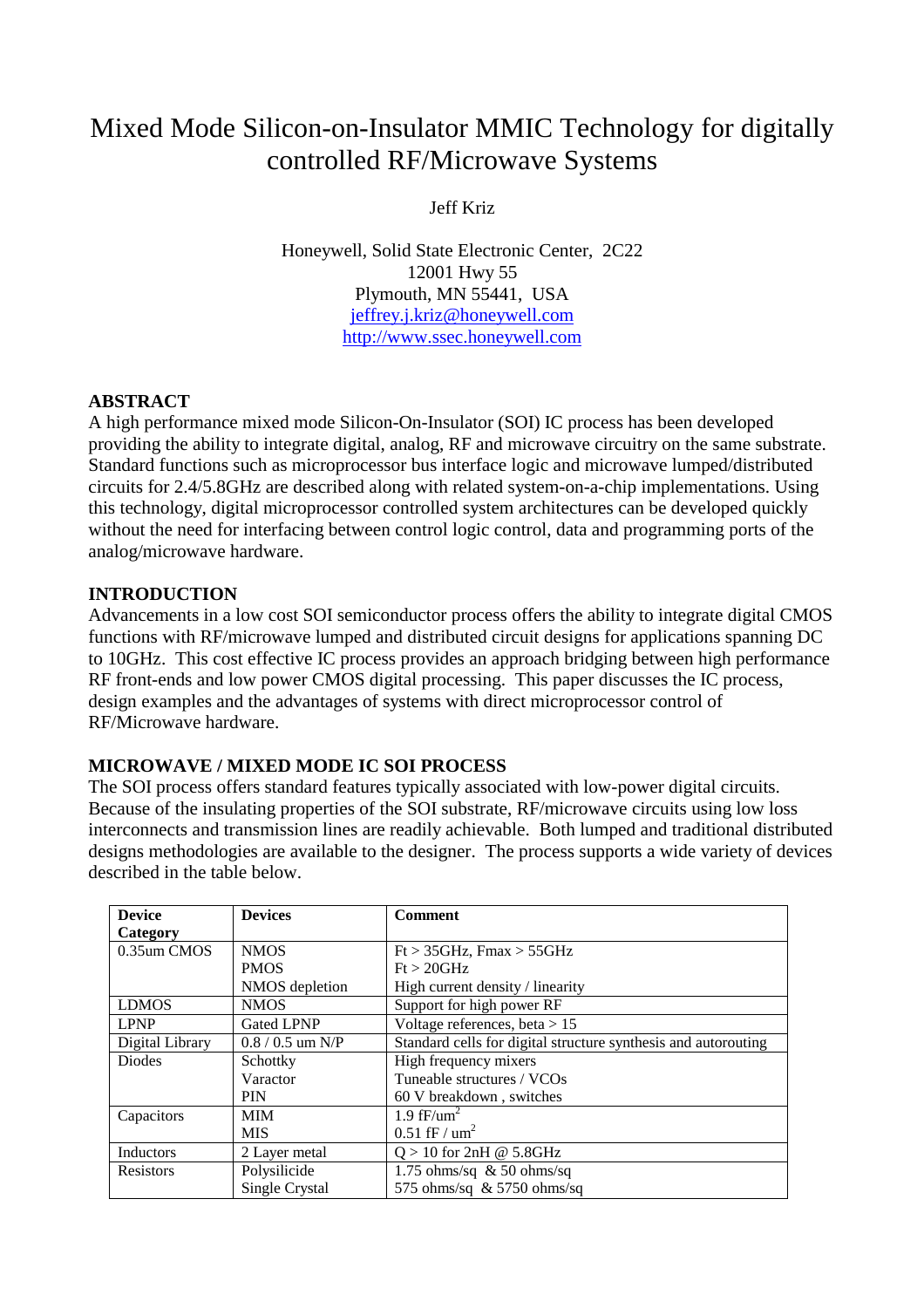Using the 0.35um SOI FETs and passive RLC elements, high performance RF/Microwave circuits beyond 6GHz may be implemented along side of digital functions implemented using the standard cells of the 0.8/0.5 um digital library. Isolation for mixed mode implementations is maintained by the intrinsic properties of the SOI substrate with additional protection available as needed through the use of N/P guard rings. Figure 1 illustrates the significant advantage of SOI implementations.

#### **DESIGN EXAMPLES**

Key to implementing digitally controlled microwave circuits is the ability of the process to support high performance circuits at the frequencies of interest along with standard digital implementations. Having previously demonstrated mixed mode operation within previous versions of this process, our efforts concentrated on the creation a family of amplifiers, VCOs and mixers to explore high frequency operation. Designs were targeted between 5 and 6 GHz and structured for low voltage/low current operation. An LNA, feedback amplifiers, active matching circuits, varactor controlled VCOs and Gilbert cell style double balanced mixers were all designed and fabricated. Typical conditions provide for < 3 volt operation with currents ranging between 4-10mA supporting 1dB power compression near 0dBm. Performance and pictures of a single stage broadband feedback amplifier and a double balanced mixer are shown in figures 2-5. This level of performance is readily attainable showing the potential for advanced integrated radio front-ends operating up to 6GHz, covering many of today's commercial operating bands.

## **DIGITALLY CONTROLLED RF SYSTEMS**

Historically RF and microwave assemblies have relied upon power switches, UARTs and static control lines to provide the data and power interfaces, well short of significant data handling or signal processing. The ability to mix digital control and signal processing on the same substrate can provide several benefits seen in the immediate reduction of discrete parts, digital interface logic and power switches. Figure 6 illustrates the relative advantages of moving from discrete implementations to mixed mode and eventually into system-in-a-package or system-on-a-chip concepts. The significant size/cost savings shown in figure 6 are based on trends within Honeywell's short-range wireless control products as we have striven to make wireless control cost effective for a wide range of consumer products. More aggressive reductions in cost/size would be expected for systems with higher levels of complexities such as wireless LANs and personal communication devices.

A secondary benefit is to use digital bus interfaces allowing non-RF engineers the ability to directly program and control the operation of a RF system. In this fashion system development time will be decreased as functions can now be directly controlled without the need for developing intermediary hardware/firmware interfaces. Figures 7-8 illustrate a digitally controlled attenuator controlled through a clocked digital interfaces currently being developed.

A more complete implementation of these savings can be seen in our previous development of a 928MHz single chip radio employing a standard bus interface. Here direct access across a serial peripheral interface (SPI) to a microprocessor provides for all control and transfer data to and from radio ASIC. The radio ASIC performs many digital functions: data detection, demodulation, retiming, encode/decode, data buffering and handles the synthesiser programming registers. The next step in this development is to extend architectures of this type using SOI technology for operation in higher frequency bands, such as 2.4 and 5.8 GHz ISM allocations.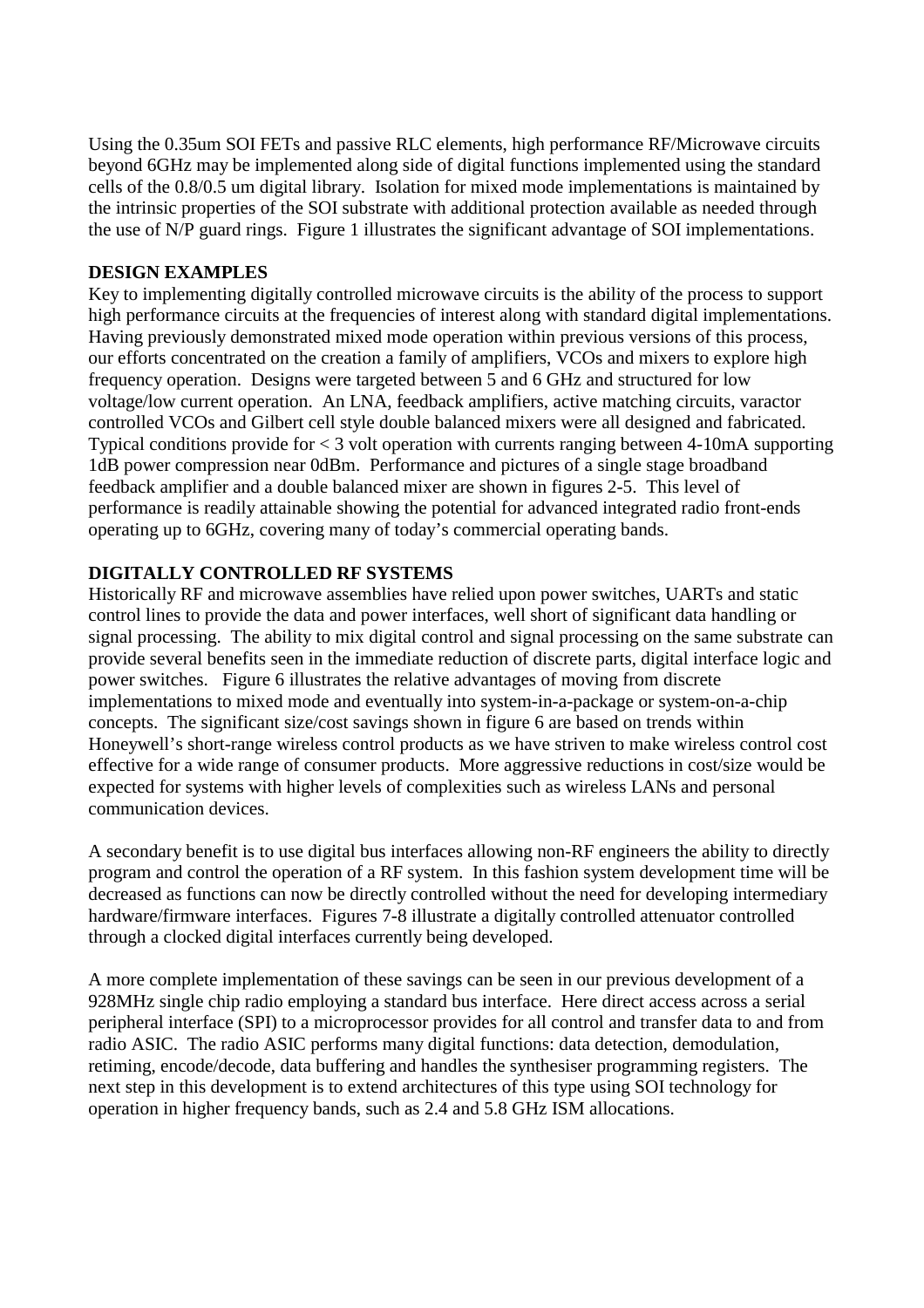#### **CONCLUSION**

The technology is now available to provide single chip solutions for the majority of RF/Microwave system implementations with direct connections to microprocessor bus interfaces. The ability to reduce system development time by controlling RF/Microwave hardware with high level microprocessors languages holds the promise of faster time to market smaller implementations. Additionally the capabilities demonstrated with this microwave SOI technology illustrates the ability to simultaneously achieve high levels of integration, high performance and low power dissipation using a low cost silicon based technology at frequencies beyond 6GHz.

#### **ACKNOWLEDGEMENT**

I would like to thank Jerry Yue, Bob Wentink, Tom Romanko, James Hiller, Bill Larson, Terry Fabian, Joe Tsang, Dan Kagey and Grenville Hughes for their assistance and efforts in development many of the circuits and concepts shown above.

## **ILLUSTRATIONS**



Figure 1. Isolation (dB) at a distance of 160um Figure 2. Single Stage SOI feedback amp



Figure 3. Single stage SOI feedback amp response Figure 4. Double balanced SOI mixer